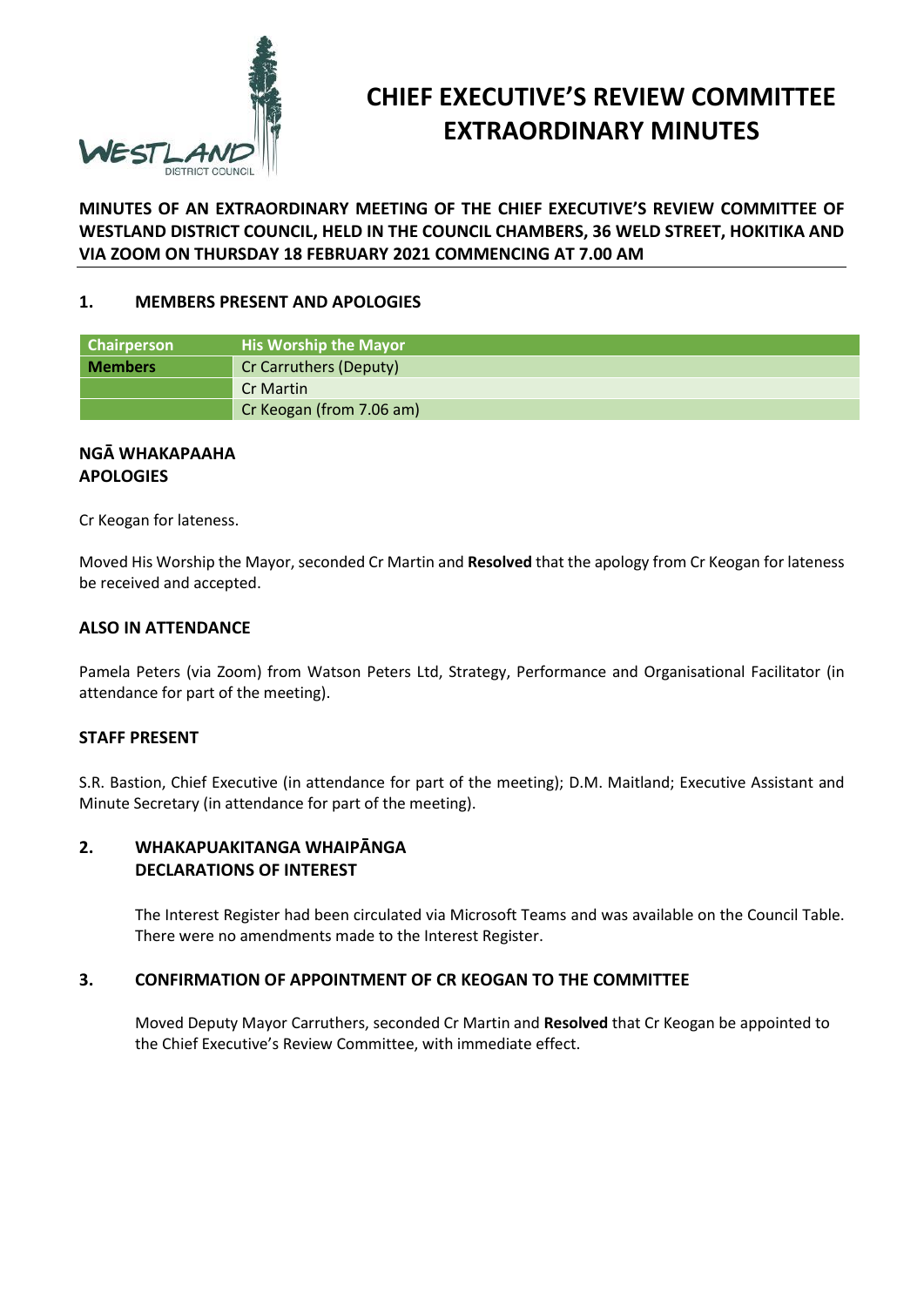## **4. KA MATATAPU TE WHAKATAUNGA I TE TŪMATANUI RESOLUTION TO GO INTO PUBLIC EXCLUDED**

(to consider and adopt confidential items)

Moved Deputy Mayor Carruthers, seconded Cr Martin and **Resolved** that the Committee confirm that the public were excluded from the meeting in accordance with Section 48, Local Government Official Information and Meetings Act 1987 at 7.10 am.

The general subject of the matters to be considered while the public are excluded, the reason for passing this resolution in relation to each matter and the specific grounds under Section 48(1) of the Local Government Official Information and Meetings Act 1987 for the passing of the resolution are as follows:

| <b>Item</b><br>No. | <b>General subject of</b><br>each matter to be<br>considered | <b>Reason for passing</b><br>this resolution in<br>relation to each<br>matter | Ground(s) under Section 48(1) for the<br>passing of this resolution                                                                                                                                                         |
|--------------------|--------------------------------------------------------------|-------------------------------------------------------------------------------|-----------------------------------------------------------------------------------------------------------------------------------------------------------------------------------------------------------------------------|
| 1.                 | CE's 6 monthly update                                        | Good<br>reason<br>to<br>withhold exist under<br>Section 7                     | That the public conduct of the relevant<br>part of the proceedings of the meeting<br>would be likely to result in the disclosure<br>of information for which good reason or<br>withholding exists.<br>Section $48(1)(a)(i)$ |
| 2.                 | Consideration of draft<br>legal proceedings.                 | Good<br>reason<br>to<br>withhold exist under<br>Section 7                     | That the public conduct of the relevant<br>part of the proceedings of the meeting<br>would be likely to result in the disclosure<br>of information for which good reason or<br>withholding exists.<br>Section 48(1)(a)(i)   |

This resolution is made in reliance on sections  $48(1)(a)(i)$  and (d) of the Local Government Official Information and Meetings Act 1987, and the particular interests or interests protected by section 7 of that Act, which would be prejudiced by the holding of the relevant part of the proceedings of the meeting in public are as follows:

| Item No. | Interest                                                                                    |
|----------|---------------------------------------------------------------------------------------------|
|          | Protect the privacy of natural persons, including that of deceased natural persons (Section |
|          | 7(2)(a)                                                                                     |
|          | Maintain legal professional privilege (Section 7(2)(g))                                     |

Moved Cr Martin, seconded Deputy Mayor Carruthers and **Resolved** that the business conducted in the 'Public Excluded Section' be confirmed and accordingly, the meeting went back to the open part of the meeting at 7.58 am.

#### **MEETING CLOSED AT 7.58 AM**

#### **DATE OF NEXT ORDINARY COUNCIL MEETING – 25 FEBRUARY 2021**